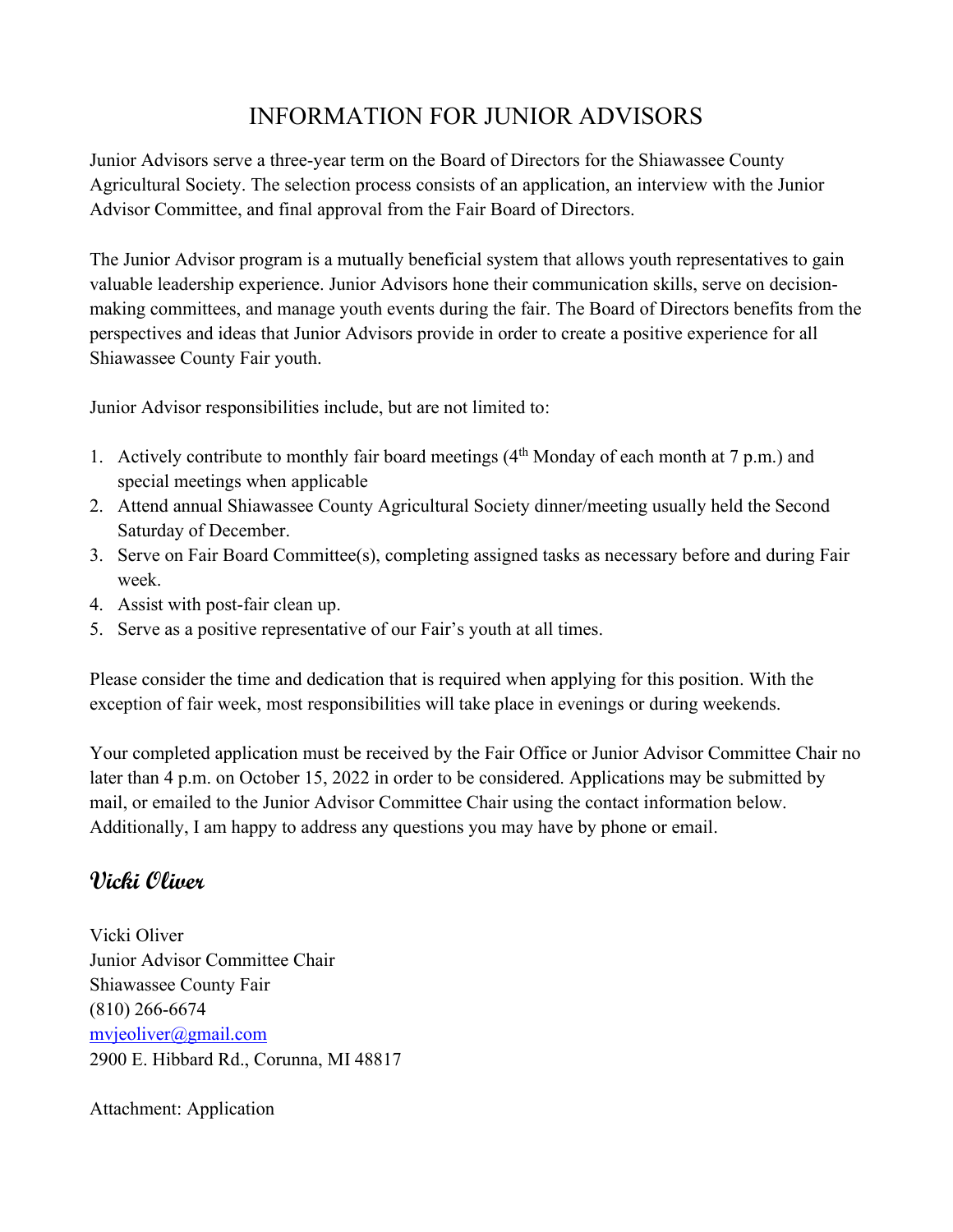# SHIAWASSEE COUNTY AGRICULUTRAL SOCIETY JUNIOR ADVISOR APPLICATION

| (Minimum: 16 years old or Junior in High School. Maximum age: 19)                |
|----------------------------------------------------------------------------------|
|                                                                                  |
| Name of school presently attending and/or graduated from                         |
|                                                                                  |
| Name and address of Employer (if applicable)                                     |
|                                                                                  |
| ARE YOU CURRENTLY AN EXHIBITOR AT THE FAIR________ IF YES WHAT DO YOU EXHIBIT?   |
|                                                                                  |
| (You may use a separate sheet of paper for this and the following two subjects.) |
|                                                                                  |

On a separate sheet of paper please write a short paragraph explaining how the fair would benefit from you being a Junior Advisor if chosen. You may also include up to two (2) letters of recommendation.

\_\_\_\_\_\_\_\_\_\_\_\_\_\_\_\_\_\_\_\_\_\_\_\_\_\_\_\_\_\_\_\_\_\_\_\_\_\_\_\_\_\_\_\_\_\_\_\_\_\_\_\_\_\_\_\_\_\_\_\_\_\_\_\_\_\_\_\_\_\_\_\_\_

PLEASE RETURN THIS APPLICATION by 4 p.m. on October 15, 2022

SHIAWASSEE COUNTY FAIR OFFICE PHONE: 989-743-3611 2900 E. HIBBARD RD. FAX: 989-743-6160 CORUNNA, MI 48817 EMAIL: mvjeoliver@gmail.com